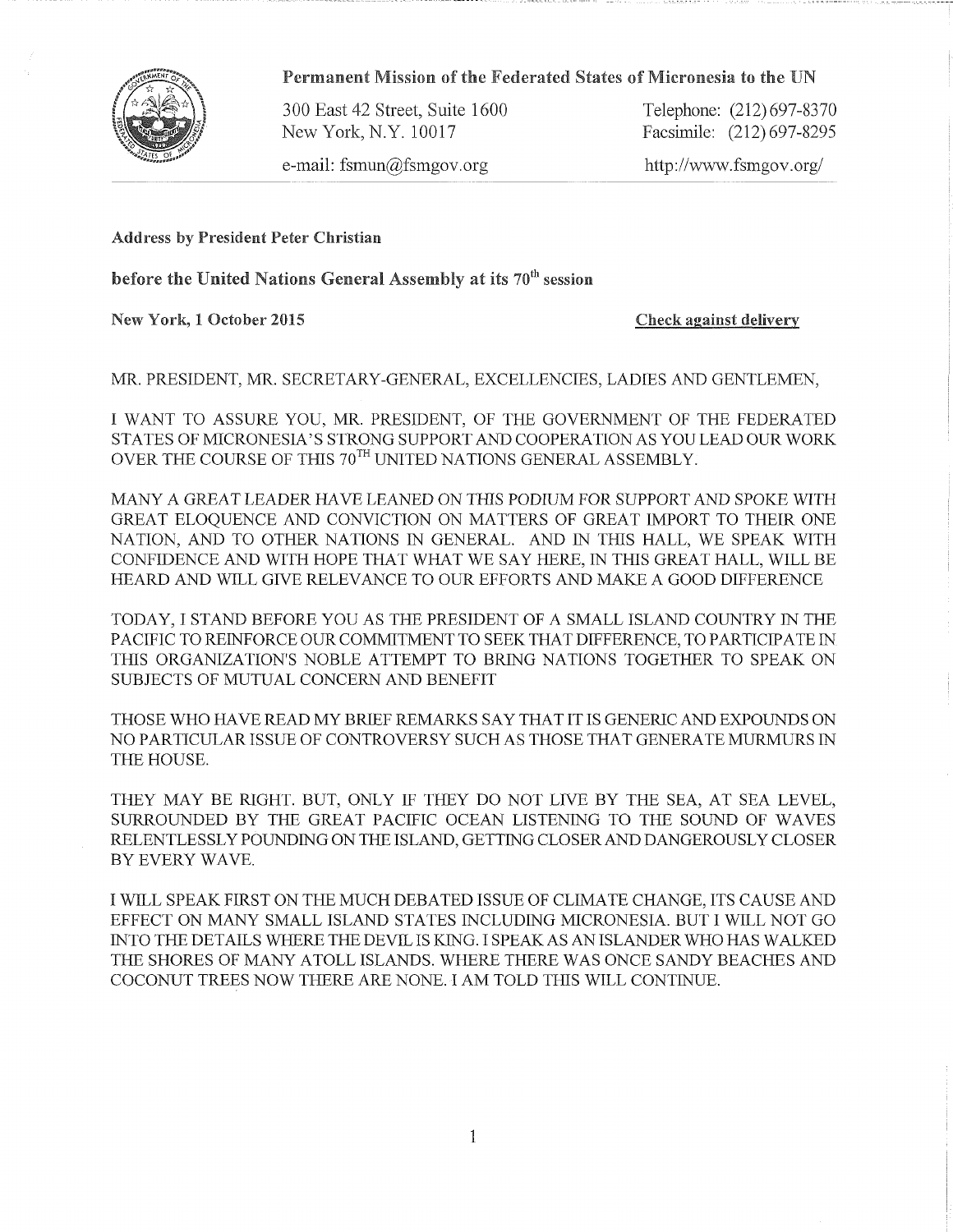AS ISLANDERS, WE WONDER WHY THIS IS HAPPENING. PARENTS TODAY SHOW THEIR CHILDREN HOW MUCH FURTHER OUT ONTO THE REEF THEIR ISLAND USE TO BE. AND WHILE WE WAIT IN FEAR FOR THE PREDICTED AND INEVITABLE SEA LEVEL RISE, OTHER EFFECTS OF GLOBAL WARMING LIKE STRONGER OCEAN CURRENTS AND MORE FREQUENT TYPHOONS CONTINUE TO WASH AWAY SHORELINES AND TOPPLE TREES, NOT WAITING AROUND FOR THE SEA TO RISE ABOVE THE LAND.

PEOPLE WHO LIVE ON THESE ISLANDS HEAR THAT SOME OF THE CAUSES OF THIS SEA LEVEL RISE HAVE BEEN IDENTIFIED; THAT MUCH DEBATE HAS GONE INTO VALIDATING THESE CAUSES; THAT THERE IS NOW A GENERAL UNDERSTANDING AND AGREEMENT ON THE CAUSES.

THEY HAVE HEARD ALSO THAT THERE IS A WAY TO SLOW DOWN AND EVENTUALLY SAVE WHAT IS LEFT OF THEIR ISLANDS THIS IS GOOD NEWS TO THEM, AND WITH THE SIMPLICITY OF ISLANDERS THEY THINK THIS WILL BE DONE SOONER THAN LATER. THIS IS THEIR HOPE! OUR HOPE. 1N YOUR HANDS! I WANT TO BELIEVE THAT MANY OF US ARE HERE TODAY TO GIVE CHANCE FOR THIS HOPE!

I AM ENCOURAGED THAT OUR DISCUSSIONS ON CLIMATE CHANGE WILL TAKE ON A MORE SERIOUS TONE AND SPEED, AND THAT THE MATTER HAS CAPTURED ADEQUATE INTEREST BY MEMBER COUNTRIES WHO HAVE SET HOPES ON PARIS AS THE VENUE FOR THE FINAL STRETCH OF DIALOGUE ON HOW WE CLOSE THE GAP OF DISAGREEMENT OVER ALLOWABLE EMMISSION BY OUR INDUSTRIAL MEMBER FRIENDS.

WE MUST BECOME MORE COHESIVE IN OUR ACTIONS TO BRING USEFUL CONCLUSION TO HELP MITIGATE THE THREAT OF SINKING ISLANDS AND PREVENT THE POTENTIAL GENOCIDE OF OCEANIC PEOPLES AND CULTURES.

FSM, THE MONTREAL PROTOCOL AND HYDROFLUOROCARBONS (HECS) ... WHAT DO THEY HAVE IN COMMON? 1N 1995, THE CONGRESS OF THE FEDERATED STATES OF MICRONESIA PASSED A BILL APPROVING ACCESSION TO THE MONTREAL PROTOCOL TO PROTECT THE OZONE LAYER.

IN 2009, THE FEDERATED STATES OF MICRONESIA MADE THE FIRST PROPOSAL FOR AN AMENDMENT TO THE MONTREAL PROTOCOL TO PHASE DOWN HFCS, WHICH ARE POWERFUL GREENHOUSE GASES.

THE FEDERATED STATES OF MICRONESIA TOOK THE LEAD AMONG DEVELOPING COUNTRIES TO PROMOTE THE PHASE DOWN AS A COMPLEMENTARY CLIMATE CHANGE ACTION.

THANKS TO ISLAND COUNTRIES AND THE SOLIDARITY OF OUR AFRICAN NATION FRIENDS AND THE ENDORSEMENT OF THE EUROPEAN UNION, OVER 100 COUNTRIES HAVE CALLED FOR PHASING DOWN THE PRODUCTION OF HFCS.

NOW THE PARTIES TO THE PROTOCOL ARE FINALLY CONVERGING TOWARD AN AGREEMENT ON A MANDATE TO NEGOTIATE AN HFC PHASE DOWN.

THE FEDERATED STATES OF MICRONESIA WILL CONTINUE TO WORK WITH OTHER SUPPORTERS AND WITH ALL PARTIES UNTIL AN AMENDMENT TO PHASE DOWN HFCS IS ADOPTED.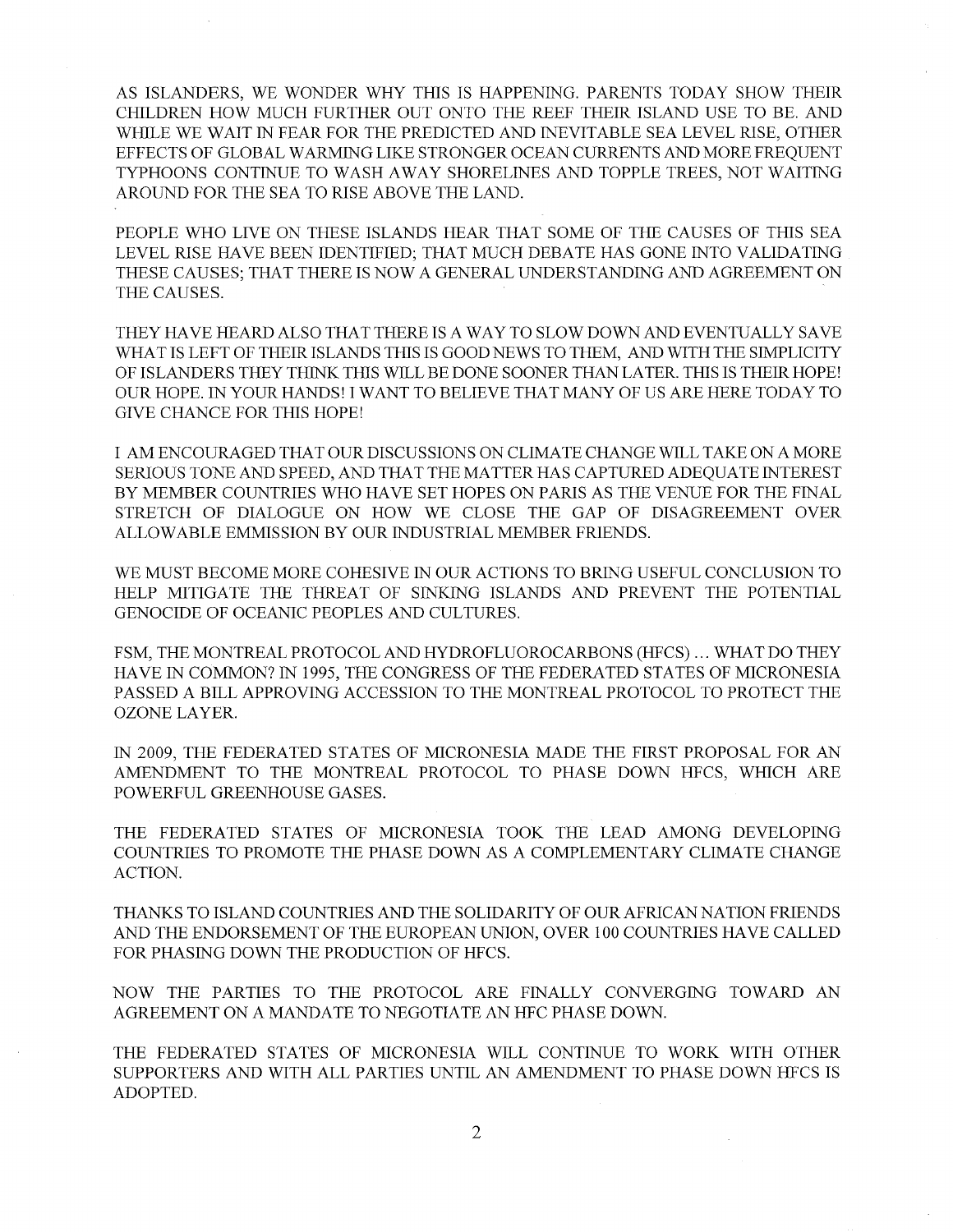LIKE MANA FROM HEAVEN, I NOTE WITH GREAT JOY THAT PRESIDENT OBAMA IS PUTTING HIS WEIGHT BEHIND THIS MOVE, AND JUST LAST WEEK, PRESIDENT OBAMA AND PRESIDENT XI AGREED TO "STEPPING UP THEIR WORK TO PHASE DOWN SUPER-POLLUTING" HFCS. WITH PRESIDENT OBAMA'S HELP WE NOW SEE THAT CHINA, AND INDIA, AND BRAZIL HAVE GIVEN THEIR INDICATION OF SUPPORT TO THE HEC AMENDMENT. MAY YOU BE BLESSED MANY TIMES MR. OBAMA FOR YOUR LEADERSHIP.

HOW TRUE THAT THE JOURNEY OF A THOUSAND MILES BEGINS WITH A SINGLE STEP. THE BENEVOLENCE OF GOOD LEADERS RAISES THAT HOPE ISLANDERS HAVE THAT PEOPLE STILL CARE. THEY TAKE GREAT SHELTER IN THE THOUGHT THAT THEY NO LONGER ARE ALONE IN THEIR CRUSADE I AM REMINDED THAT POPE FRANCIS DID NOT FORGET TO REMIND US OF THE GOLDEN RULE: DO UNTO OTHERS AS YOU WOULD THEY DO UNTO YOU.

OUR SECOND STRATEGY IS QUITE SIMPLE. THE FEDERATED STATES OF MICRONESIA WILL BE IN PARIS IN DECEMBER TO LEND OUR SUPPORT TO THE CAUSE OF SAVING ISLANDS AND LIVES.

MICRONESIA, A SPRINKLING OF ISLANDS THAT SPAN AN OCEAN AREA QUITE LARGER THAN THE CONTINENTAL UNITED STATES, MADE UP OF THE REPUBLIC OF THE MARSHALL ISLANDS, THE REPUBLIC OF PALAU, THE TERRITORY OF GUAM, AND THE COMMONWEALTH OF THE NORTHERN MARIANAS, AND MY OWN FEDERATED STATES OF MICRONESIA, HAS ESTABLISHED WHAT IS NOW THE MICRONESIAN CHALLENGE, A BOLD UNDERTAKING TO SAVE OUR PLANET BY AGREEING TO SET ASIDE 30% OF NEAR SHORE MARINE AREAS AND 20% OF TERRESTRIAL AREA AS OUR DEDICATED CONTRIBUTION TO EFFORTS BY PEOPLE TO SAVE THE PLANET. WE INVITE THOSE WHO CARE AND CAN TO JOIN US IN THIS EFFORT TO CONTRIBUTE TO THE WELL BEING OF OUR PLANET.

MR. PRESIDENT,

WHEN IN THIS HALL, I CANNOT HELP BUT FEEL A GREATER SENSE OF SECURITY AND A GREATER SENSE OF ABILITY. IN THAT REGARD I WOULD LIKE TO TOUCH ON THE SUBJECT OF PEACE AND FREEDOM. PEACE AS AN AFTERMATH OF HOSTILITIES; HOSTILITIES, NOT JUST OF ARMED CONFLICT, BUT HOSTILITIES OF SILENCE AND TOLERANCE AND APATHY.

TO SPEAK OF PEACE, ONE ALWAYS REMEMBERS THE ABSENCE OF IT. FOR THE PEOPLE OF MICRONESIA THE FIRST FOUR DECADES OF THE LAST CENTURY WILL ALWAYS BE REMEMBERED AS A PERIOD OF ARMED CONFLICT. A CONFLICT IN WHICH MICRONESIANS HAD NO INTEREST AND NO PART.

THOSE OF US FROM MICRONESIA AND OUR NEIGFIBORING PACIFIC ISLANDS WHO SUFFERED SIMILARLY REITERATE INTO OUR HEARTS AND INSCRIBE UNTO OUR GOVERNING CONSTITUTIONS OUR DEEP SUBSCRIPTION TO PEACE; THAT THIS PEACE BE UNIVERSAL; THAT IT BE EMBRACED BY ALL OF US WHO HAVE DECIDED TO FORM AND BE A MEMBER OF THIS UNITED NATIONS.

WHILE WE MAY CONTENT THAT UNIVERSAL PEACE MAY BE A DISTANT GOAL, IT MUST BE SOUGHT VIGOROUSLY AND WITH DETERMINED HASTE. WHEN I SPEAK OF THE PRECIOUS ISSUE OF PEACE I AM OFTEN REMINDED OF A STATEMENT BY A MAN WHOSE NATION HAD JUST RETURNED FROM WAR, AND EXPRESSES HIS DREAM FOR A LASTING PEACE: OF THE LEAGUE OF NATIONS HE SAID: